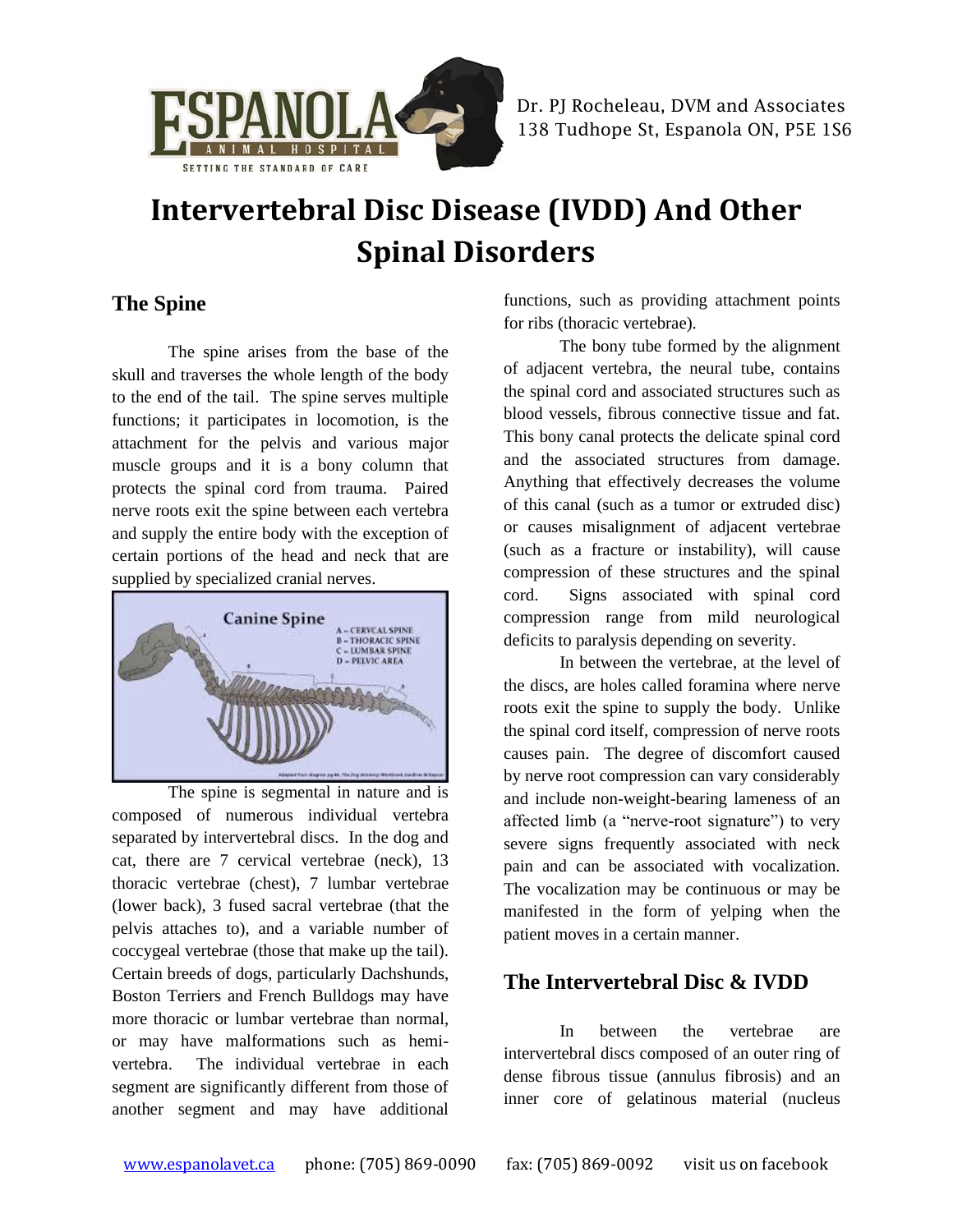

pulposus). The discs perform multiple functions: they provide articulation between the vertebrae allowing for movement of the spine and they provide shock absorption and dissipation during locomotion for activities such as jumping. Tearing of the annulus or changes in the structure of the disc over time can lead to the ejection of the nucleus pulposus into the spinal canal, compressing the spinal cord and/or nerve roots resulting in clinical signs of disc disease. This is called Intervertebral Disc Disease (IVDD). Extrusion of disc material in the neck tends to mostly be accompanied by signs of pain, although neurological signs can occur and tend to be worse in the front limbs than the hind. Disc extrusions in the thoracic and lumbar regions generally tend to produce neurological signs of varying severity, however pain is frequently also associated with these cases.



## **Some Other Spinal Diseases Not Involving IVDD**

There are many other diseases of the spine that are commonly seen that do not involve intervertebral disc disease. The following section is not intended to be a comprehensive list of all spinal disorders, but a brief description of some of the more common diseases and their treatments. Detailed descriptions of medical and surgical therapies can be found after this section.

Dr. PJ Rocheleau, DVM and Associates 138 Tudhope St, Espanola ON, P5E 1S6

#### **Degenerative Myelopathy**

Degenerative Myelopathy is as the name implies, a degenerative spinal disease of usually older dogs, particularly German Sheppards, although many different breeds are affected. This disease is progressive and may start with very subtle signs, such as scuffing of the nails in the hind-limbs while walking. This disorder always affects the hind-limbs first and progresses to include the tail, urinary and fecal incontinence and ultimately laryngeal paralysis and death.

The only treatment known to have any impact on the disease is rehab. The typical course is approximately 18 months however with rehab patients may survive up to 3 years. Degenerative Myelopathy is a diagnosis of exclusion, although there is a recently available genetic test to see if a dog carries the gene for the disease. It is important to note that lumbosacral disease is frequently misdiagnosed as degenerative myelopathy and it is important to distinguish these diseases, as lumbo-sacral disease is quite treatable.

#### **FCEM/"Spinal Stroke"**

Fibrocartilagenous embolic myelopathy (FCEM or "spinal stroke") is a common condition with an acute onset of neurological signs that are frequently severe and involve paresis or paralysis of one or more limbs. While the exact cause is unclear, it seems to involve embolism of the spinal cord with small pieces of disc material or cartilaginous material. One of the hallmarks of FCEM is that the lesions are asymmetrical (involve one side of the dog more than the other) and this disease is completely non-painful. Dogs may have a history of prior, but less severe episodes on presentation.

The only effective treatment for this disease is rehab and the sooner it is started the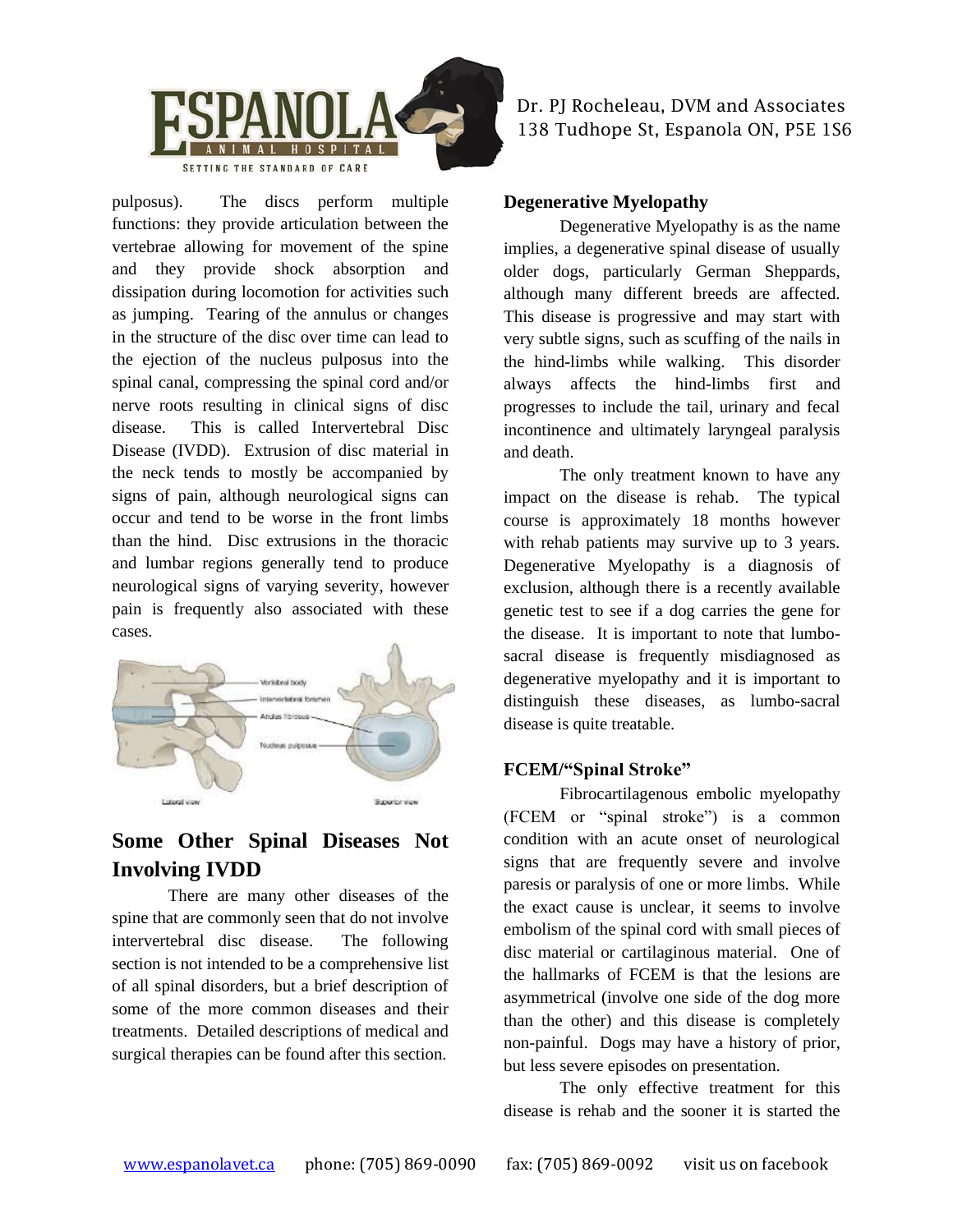

better the prognosis generally. The prognosis for FCEM is fair to good; many if not most dogs will fully recover but some will not. Some may recover some function but have some permanent deficits.

#### **Wobbler's Disease**

This disease is properly called cervical vertebral instability and has specific breed predispositions involving large and giant breed dogs. Wobbler's disease leads to stenosis or narrowing of the vertebral canal and associated compression of the spinal cord and nerve roots in the neck. Two forms are recognized: boneassociated, which affects typically young Great Danes, Weimaraners, and a few other breeds and disc associated affecting older dogs, particularly Dobermann Pinchers.



This disease may be treated either medically or surgically depending on the severity of signs. Like disc disease, medical management is successful in approximately 50% of cases. Surgical management may consist of decompression, stabilization by distraction and fusion of the vertebrae or a combination of both. Surgical management has a much better success rate than medical management but may not be curative and 20% of patients develop disease in the adjacent vertebrae/discs.

Dr. PJ Rocheleau, DVM and Associates 138 Tudhope St, Espanola ON, P5E 1S6

#### **Lumbo-Sacral Stenosis/Instability**

This is a disease or syndrome that affects the junction between the lower lumbar vertebrae and a special fused group of vertebrae called the sacrum, which attaches the pelvis to the spine. This disease may be manifested as instability and back pain in younger dogs but more typically affects older dogs and cats and involves narrowing of the spinal canal and nerve impingement. It is frequently associated with hip dysplasia but most commonly exists as a separate issue. It is variably called L-S disease, cauda equina syndrome, and lumbo-sacral stenosis or instability – all of these terms relate to the same disease.



L-S disease is an extremely common and significantly under-recognized and underdiagnosed disease. As the clinical signs tend to develop in middle-aged and older pets, typically large-breed dogs 10-12 years of age, most pet owners ascribe the patient's mobility problems to "old age", "arthritis" or "his hips are gone". Frequently veterinarians themselves lack knowledge of this disease and either fail to appreciate the actual nature of the problem or misdiagnose the issue as another disease. Breeds most commonly affected are German Sheppard Dogs, Labrador Retrievers and many other large breed dogs, including mixed breeds.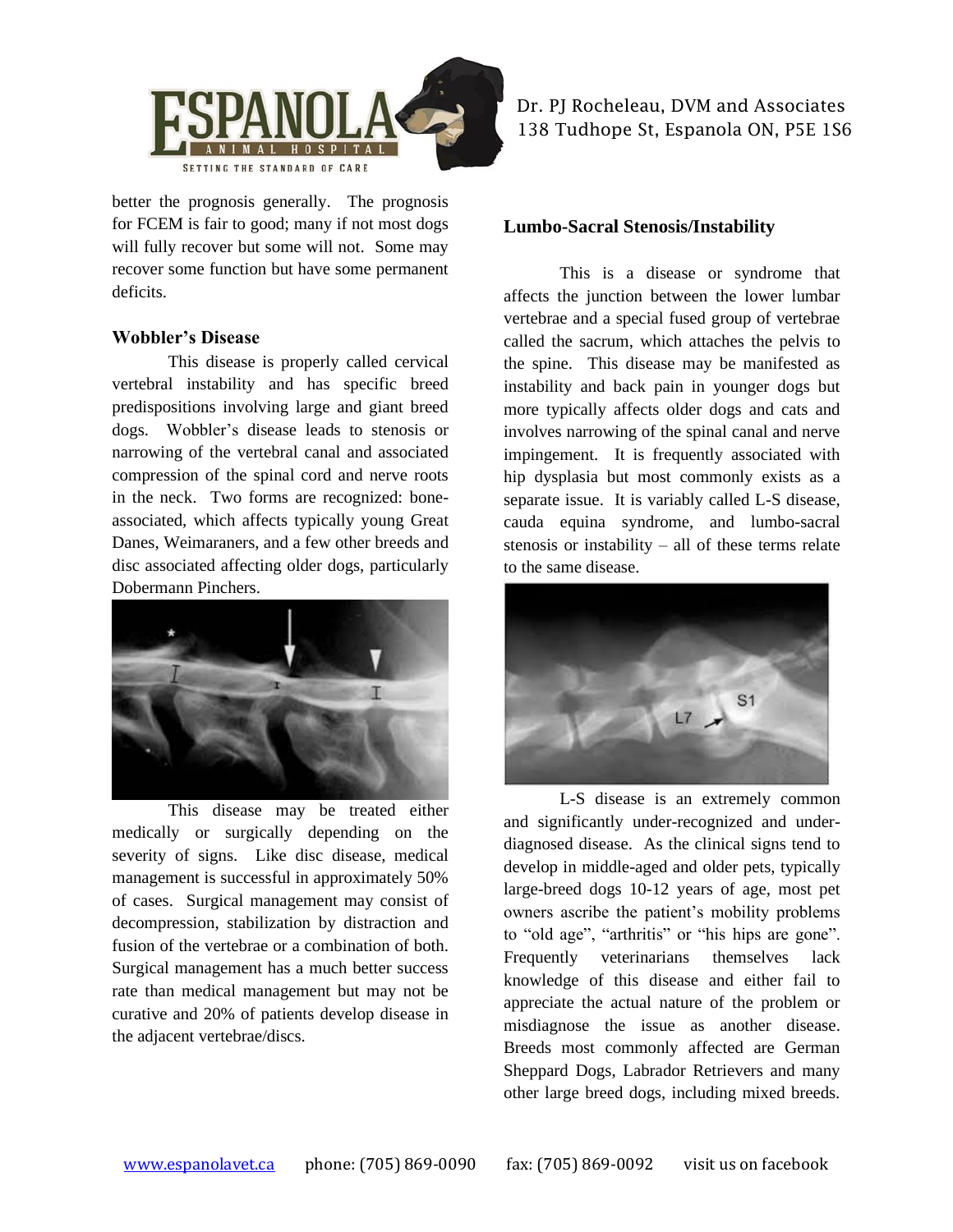

Cats also frequently develop L-S disease as they age.

L-S disease is in fact usually a fairly straight-forward diagnosis, is extremely rewarding to treat, and most patients respond well to treatment. This can usually be diagnosed based on a combination of standard spinal radiographs, history and physical exam findings. MRI is also very reliable in diagnosing L-S and is currently the diagnostic gold standard. Treatment may be either medical or surgical depending on the nature and severity of signs. Surgical treatment usually consists of a dorsal laminectomy to relieve the nerve compression but may include stabilization/fusion in some cases. Surgical patients tend to do very well and most clients report a noticeable improvement immediately after surgery.

#### **Other Spinal Diseases of Interest**

These include diskospondylitis (an infection of the disc), spinal tumors, and spinal fractures. These are less commonly seen and will be discussed in detail with clients during the diagnostic or pre-surgical consult as appropriate.

# **Management of Disc Disease and Spinal Instability**

Management of these issues may involve either medical management, surgical management, or a combination of both. Which type of management is appropriate is based on a combination of clinical signs, radiographic findings, and the exact nature of the individual problem and the associated prognosis for each type of treatment. This necessarily must rely on the good clinical judgement of the veterinarian as the individual details and clinical signs vary considerably on a case-by-case basis. It is also

Dr. PJ Rocheleau, DVM and Associates 138 Tudhope St, Espanola ON, P5E 1S6

very common for cases to evolve over time and a case that may be managed medically initially can become surgical. Some surgical cases may still require some ancillary medical treatment in the long-term.

## **Medical Management**

"Medical Management" basically encompasses all treatments other than surgery. For IVDD, medical treatment may mean medications, laser therapy, weight management, physical rehabilitation and chondroprotectants. All patients receive some form of medical management either as a primary treatment and post-operatively for surgical cases.

## **Weight, Diet and IVDD**

In any patient with any spinal or disc disease, the most important factor impacting the development of disease, prognosis and treatment is the weight of the patient. Obesity is a major risk factor for the development of IVDD and other spinal diseases. **Regardless of the condition, failure to recognize and address issues of diet and obesity will likely result in treatment failure, no matter how much is invested in treatment and surgery.** Your veterinarian should provide specific dietary recommendations including not only a specific diet(s), strict feeding guidelines that include specific measuring instructions and complete diet counselling. Any complicating medical conditions such as hypothyroidism need to be diagnosed and treated.

**Therapeutic Diets** – A prescription veterinary diet formulated specifically for addressing obesity and sometimes joint disease and arthritis in our patients may be prescribed. Many older dogs with spinal problems have concurrent joint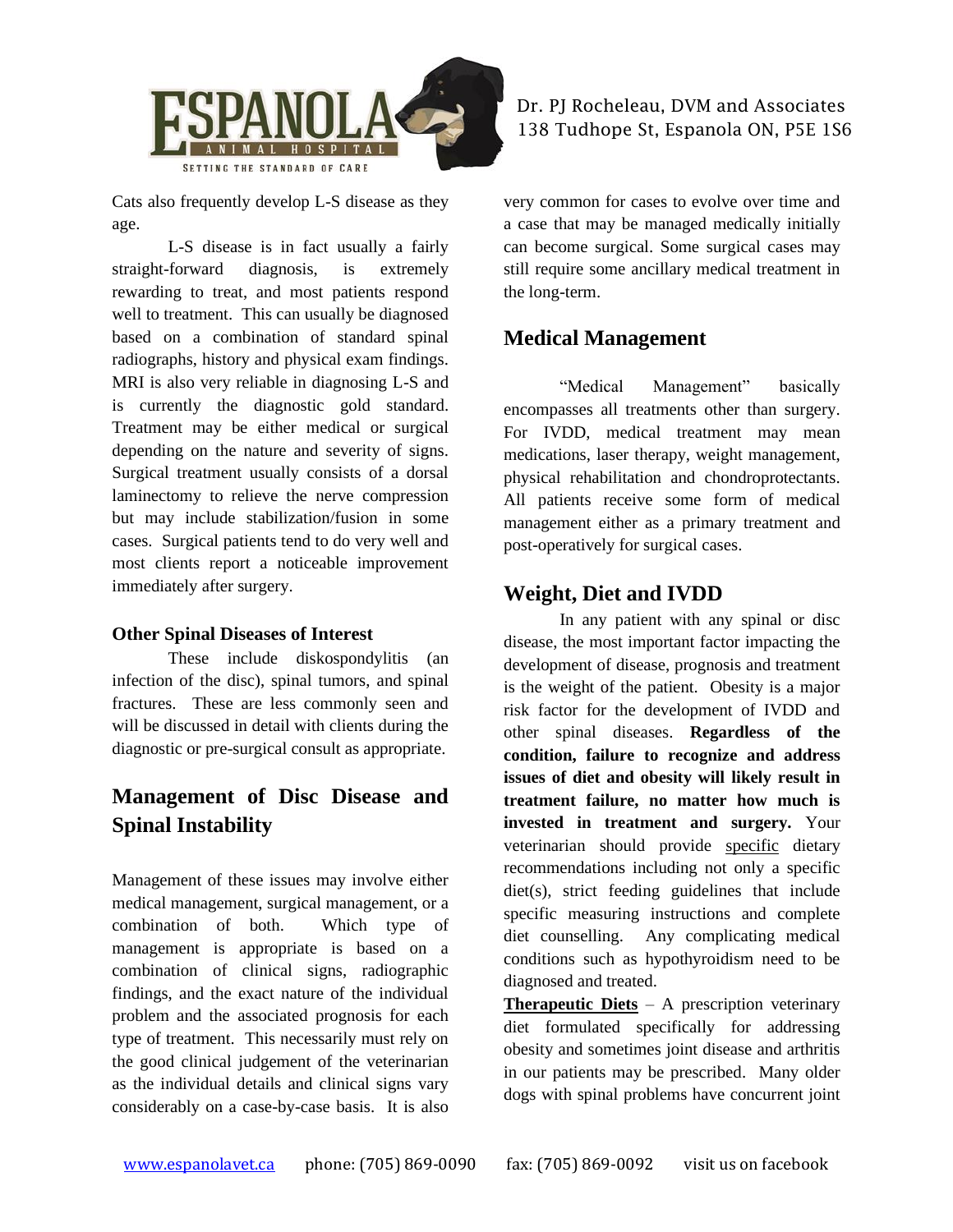

disease such as hip dysplasia and arthritis of the intra-articular facets of the vertebrae is also very common. These diets are designed not only to deal with inflammation associated with joint disease but are excellent at addressing weight issues that will have the most impact on patient outcomes. These diets have had a major impact on how we manage disease over the past few decades.

## **Medications**

**NSAID's** - All dogs presented with clinical signs initially start on NSAID's as this is our primary means of immediately addressing pain and inflammation. Historically, steroids have been prescribed in acute cases of IVDD, however this has become extremely controversial in recent years. When a disc extrusion has occurred, the resulting inflammation is frequently as significant a cause of compression as the offending disc material. It is therefore imperative that we control this inflammation as quickly as possible. NSAIDs may be a primary means of treatment in medically managed cases or prescribed postoperatively in surgical cases. Often we will withdraw the NSAID's if possible when other therapies have had time to take effect and the patient has responded well to treatment. A number of options are available, including some newer products that have a reduced incidence of adverse effects.

**Gabapentin** – this is a first-line treatment in any dog that has any significant pain component to their spinal problem. Gabapentin is a neuroleptanalgesic – it controls spinal pain, in a highly effective manner, and is also used in humans for this purpose. At analgesic doses, gabapentin has very low potential for sideDr. PJ Rocheleau, DVM and Associates 138 Tudhope St, Espanola ON, P5E 1S6

effects, is very safe for long-term use, easy to administer, is highly effective and inexpensive. This makes gabapentin an excellent choice for management of patients with chronic problems.

**Codeine** – is an opioid medication that is highly effective in dogs for managing more severe pain. Any dog that has severe pain issues (ie vocalizing) will be prescribed codeine preoperatively to manage them pending surgery. Any dog that requires treatment of this nature is definitively surgical. In dogs, codeine does not have significant narcotic effects, but it is a controlled drug and should be handled and stored accordingly.

**Chondroprotectants** - All dogs with any type of joint disease should be on chondroprotectants (glucosamine, with or without chondroitin) and this is usually prescribed and supplied in our hospital. In the case of spinal disease, this would only be of value if there is osteoarthritis of the intra-articular facets, or concurrent disease such as hip dysplasia. This would be diagnosed by the veterinarian based on spinal radiographs. **Chondroprotectants otherwise have no value in the treatment of primary spinal disease.**

Please note, glucosamine incorporated into dry dog food is not present in sufficient quantities to have a therapeutic effect – most of it is destroyed during processing as it breaks down under the high temperatures and pressures used to make dry kibble. It has to be added to the food after processing, usually as a topdressing added at feeding time by the client. It is strongly advised to use a veterinary product to ensure that the correct formulation and dose are being administering in a therapeutically useful format.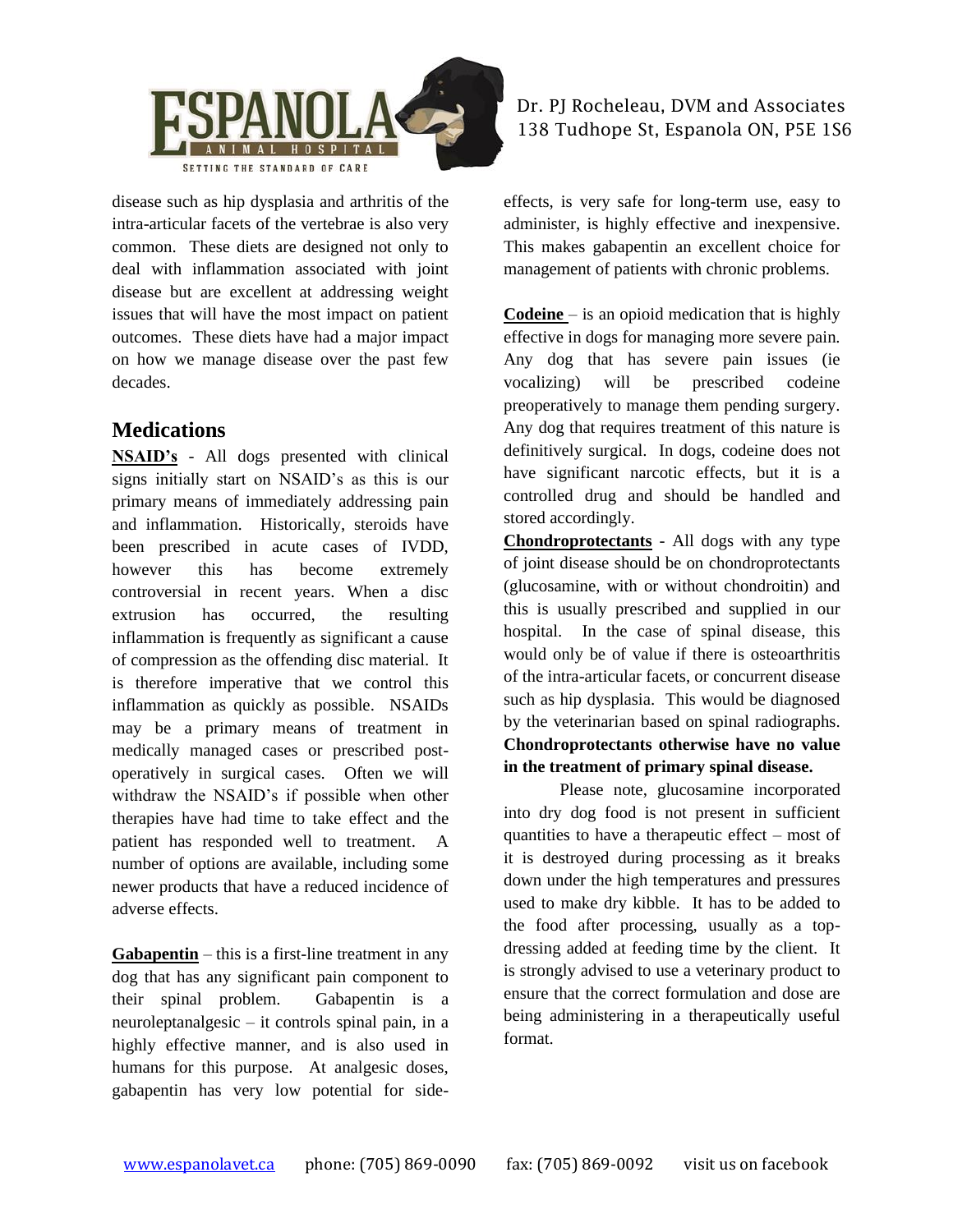

**Laser Therapy**

Therapy lasers have become increasingly popular in small animal practice since they became widely available in the past decade. Laser therapy allows us to treat both acute injuries and chronic disease with often spectacular results. It is also extremely helpful for managing post-operative pain, inflammation and swelling and is included in our postoperative management for all surgical cases. This treatment has had a major impact on dramatically lowering our post-op complication rate for a variety of reasons.

A number of studies have shown laser therapy to be an integral component of IVDD management, both pre- and post-operatively and as a primary medical treatment. Patients receiving post-operative laser therapy have been demonstrated to have a much faster return to ambulation (walking). A separate hand-out regarding this therapy is available.



Dr. PJ Rocheleau, DVM and Associates 138 Tudhope St, Espanola ON, P5E 1S6

## **Rehabiliation and Exercise**

Rehabilitation (known as physiotherapy in humans), is a vital component of management of IVDD and other spinal disorders and is absolutely essential to patients being treated for spinal disease – **rehab is always prescribed for these patients**. In cases of degenerative myelopathy and FCEM (fibrocartilaginous embolic myelopathy, aka a "spinal stroke"), rehab is the only effective therapy. Without rehabilitation, many dogs with spinal disease will not return to normal function, or will not recover functions as quickly or completely as they otherwise would have. It is important to start rehab on spinal patients **immediately** after initiating treatment or surgery.

Therapies may involve tactile or sensory feedback exercises involving brushing, tapping or tickling feet of paralysed patients, balance and strengthening exercises in less severely affected patients, to gait re-patterning using lifts, landtreadmills or underwater treadmills. Modalities such as laser therapy and neuromuscular electrical stimulation are usually also employed. The duration of rehabilitative therapy is patient dependant and is based on progress at each assessment. Clients should keep in mind that rehab truly happens in the home, performing these activities with your dog multiple times per day. Simply bringing a patient to a rehab therapist once or twice weekly and expecting the patient to get better without actively participating is unrealistic.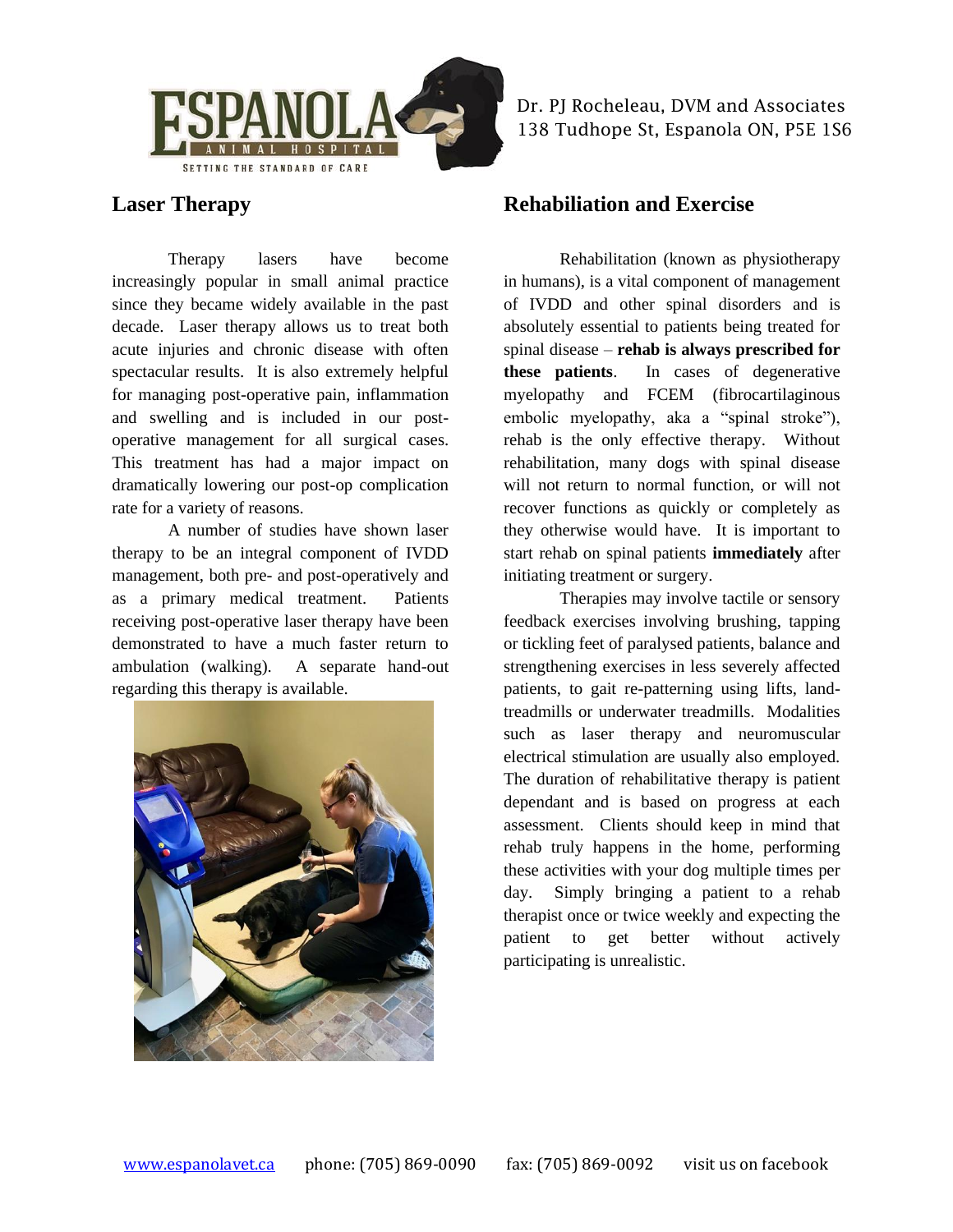

# **Surgical Management of IVDD and Other Spinal Diseases**

Surgical management of disc disease is appropriate for patients with severe pain, neurological signs, instability, unsuccessful medical management and certain deformities. Surgery is most frequently done on an elective basis but may be treated as pressing (patients with neurological signs but are ambulatory or patients with severe pain) or emergent (patients that are paralysed/non-ambulatory). In some cases, short delays due to imaging review by a radiologist may be necessary.

#### **Decompressive Surgeries**

Decompressive surgeries are those that aim to decompress or relieve impingement of the spinal cord or nerve roots. This is usually to remove extruded disc material from the spinal canal but may also be used to remove blood clots, tumours or relieve stenosis by effectively making the spinal canal larger. The most common decompressive surgeries are ventral slot decompression, dorsal hemilaminectomy and dorsal laminectomy.

Ventral Slot Decompression – this technique is used specifically in the cervical spine (ie neck) to relieve disc extrusion. It is performed by incising the skin over the throat and retracting all of the vital structures of the neck to either side, exposing the vertebral bodies and associated discs. The correct disc is located and a small slot is burred through the disc and adjacent vertebral bodies to expose the spinal canal and remove the extruded disc material.

Dorsal Hemilaminectomy  $-$  this technique is used primarily in the thoracic and lumbar spine but may also be used in the cervical region under certain circumstances. In this case an incision is made down the midline of the back and some of

#### Dr. PJ Rocheleau, DVM and Associates 138 Tudhope St, Espanola ON, P5E 1S6

the muscles on the side of the lesion are carefully elevated to expose the correct vertebrae. A high-speed burr is then used to remove the articular facet or joint between the adjacent vertebrae. The burr is then used to cut a window through the underlying vertebral bone to expose the spinal canal and foramen through which the nerve root is exiting. This then gives the surgeon access to remove the offending disc material or mass.

Dorsal Laminectomy – this surgery is most commonly performed to treat L-S disease but may be performed anywhere along the spine if circumstances warrant, usually to relieve stenosis. In this case the top of the vertebral canal is removed over the disc of interest and always involves partial resection of the top of two adjacent vertebrae. This may be combined with a stabilization or fusion procedure should circumstances warrant.



#### **Stabilization/Fusion Surgeries**

These techniques are used to treat spinal instability and fractures and involve applying implants to prevent two or more vertebra from being able to move relative to each other. Implants used to perform these procedures include wires, pins, screws, various plates, bone cement and meshes and may involve a combination of implants. The goal is usually to fuse two or more adjacent vertebrae and bone grafting is often employed to accomplish this.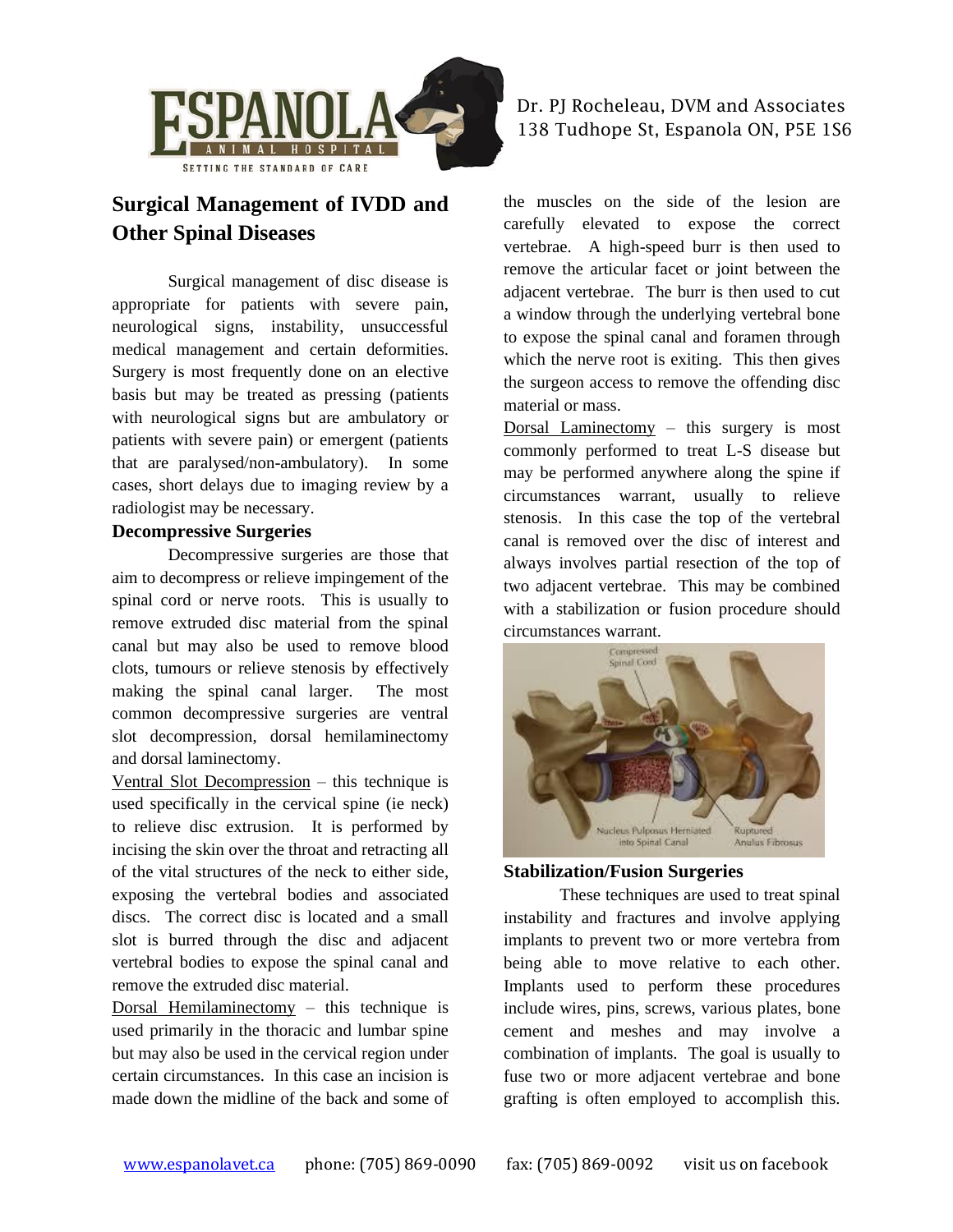

Some of these surgeries may also involve distraction prior to fusion or may be combined with other decompressive surgeries. Specific details of these surgeries are discussed with clients as appropriate during the patient workup/consult.

## **Prognosis and Complications**

A great deal of published data exists with respect to the prognosis and complication rates associated with various treatments for spinal disorders. In general, medical management of IVDD is successful in approximately 50% of cases. It should be noted that the likelihood of successful medical management of a particular case will vary according to severity – less severely affected patients will tend to do better than those more severely affected. Patients treated with a combination of medical management and acupuncture have an initial success rate of 69% but a subsequent 37% reoccurrence rate. The prognosis with surgical treatment is excellent – 94.4% is the most frequently quoted success rate.

It is important to note that there may be a significant difference between an outcome that is considered "successful" and a patient that has been "cured". The surgeon will define the parameters of success during the consult as they may vary depending on the nature and severity of the case. A paralysed patient that has no deep pain perception (which carries a grave prognosis), would not have success defined as complete resolution of signs, whereas a patient with more mild signs, such as neck pain, would be expected to see significant improvement if not complete resolution.

## Dr. PJ Rocheleau, DVM and Associates 138 Tudhope St, Espanola ON, P5E 1S6

Please note, "chiropractic" treatment is NEVER appropriate for veterinary patients with spinal disease. Such treatments are not only futile but carry a high probability of causing further harm, which may include paralysis and death. They may also cause significant pain and distress to the patient with no therapeutic benefit.

There are risks associated with surgery. As the spine and associated neurological structures are very robustly supplied with blood, significant and even life-threatening haemorrhage is possible, although the risk is relatively low. More frequently, haemorrhage in the form of "nuisance bleeding" may obscure the surgical field and prevent the surgery from being completed on the first attempt. While this rarely occurs, it is sometimes necessary to post-pone completion of the surgery for 48-72 hours to allow vascular contraction to occur around the surgery site then re-operate. This is extremely frustrating for the surgeon as the surgery is typically almost completed when this occurs.

Another major risk associated with surgery is damage to the neurologic structures in and around the surgery site. While great care is taken when operating the spine, there are risks of damage to the spinal cord itself or the adjacent nerve roots. This can lead to a worsening of signs, permanent deficits or even death. The risk of such an occurrence is admittedly extremely low.

Finally a condition know as ascending myelomalacia can rarely be seen with spinal cord trauma which results from the spinal cord being so badly damaged as to cause it to progressively die-back along its length. This is most frequently associated with deep-pain negative patients. This syndrome is absolutely fatal and affected patients must be euthanized as left untreated the eventual cause of death is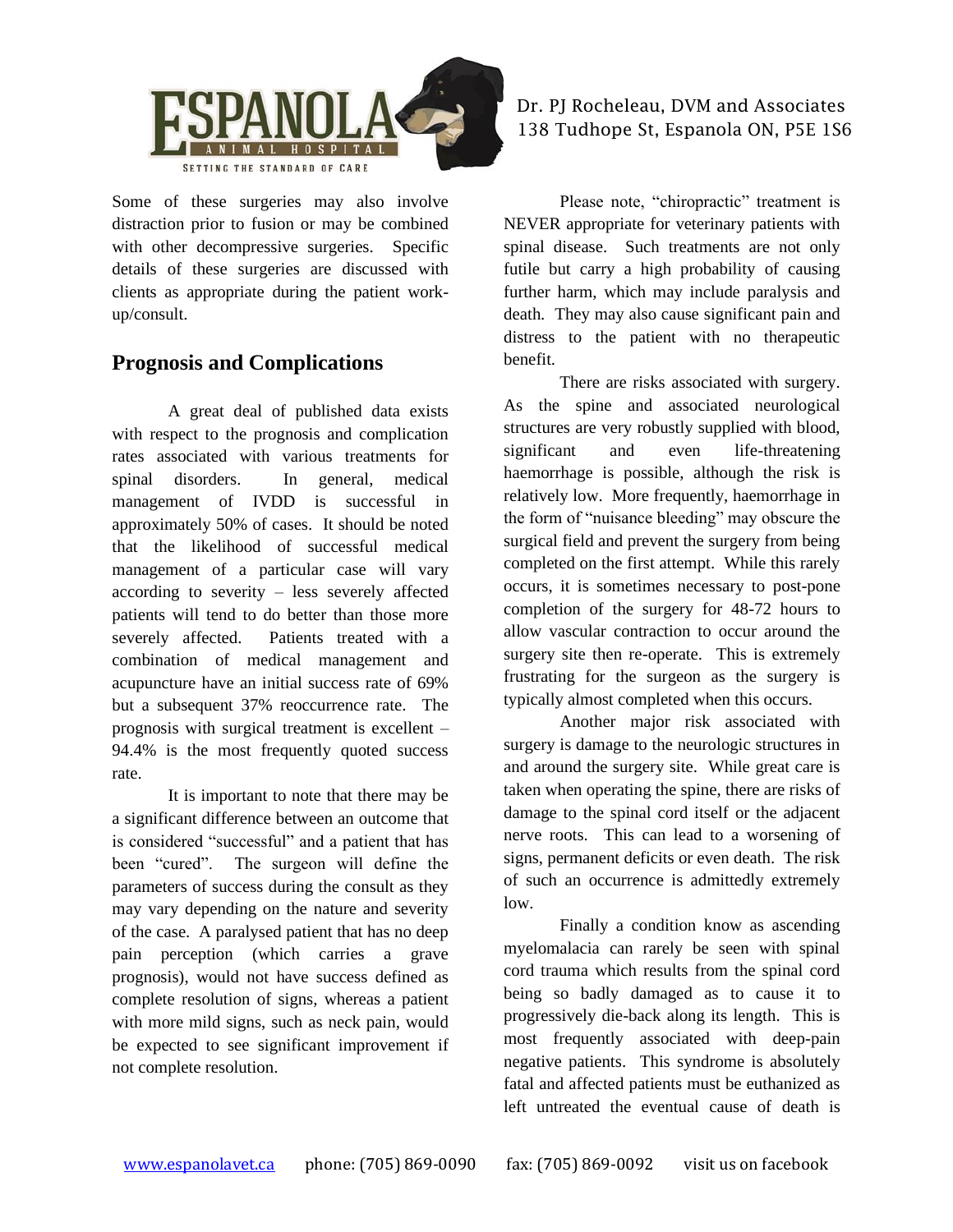

respiratory paralysis resulting in slow suffocation. This is fortunately a rare occurrence.

Lack of efficacy is also a risk  $-$  ie the patient fails to improve. This represents a small percentage of cases. Residual pain may sometimes be an issue, either due to residual disc material left in the canal or more commonly, due to fibrosis and contracture around nerve roots in chronic cases. The vast majority of patients with this problem are successfully managed with minimal to moderate longer term medical therapy.

## **Post-Operative Care**

Client compliance with post-operative care is extremely important – **failure to meticulously follow instructions can, and usually does result in severe complications and treatment failure.** It is our preference whenever possible to provide complete and comprehensive case management for the entire post-op period. In our practise, we perform laser therapy during the first two weeks post-op to aid with recovery and pain management. Other pain management such as NSAIDs, opioids (codeine), etc, are provided, as is a short course of antibiotics.

As a general rule, patients that walk into the hospital for surgery under their own power are discharged the following day. Patients that are non-ambulatory due to paresis or paralysis will be managed in hospital until such time as they are capable of being managed at home by the owner under reasonable circumstances.

Rehabilitation is a crucial component of post-op management and is discussed in detail at discharge. Other than prescribed rehabilitaiton,

#### Dr. PJ Rocheleau, DVM and Associates 138 Tudhope St, Espanola ON, P5E 1S6

absolute exercise restriction is necessary and offleash activity is strictly forbidden. Unrestricted access to flights of stairs in the house is to be avoided, however going up and down exterior stairs to get in or out of the house is permissible (on-leash only!).

Further patient specific instructions are given on a case-by-case basis at discharge.

#### **Cost**

The cost of these procedures is as follows:

**Consult and imaging/CT exam:** \$950 + HST (includes consult, sedation and whatever xrays and CT scans are necessary)

**Radiologist Referral (if necc):** \$325 + HST

#### **Surgeries:**

(includes any required stabilization procedures, post-operative laser therapy sessions, all routine post-op medications, suture removal, rechecks, etc)

Ventral Slot Decompression \$3000 + HST Dorsal Hemilaminectomy \$3000 + HST Dorsal Laminectomy \$3000 + HST L-S Instability \$3500 + HST Cervical Vertebral Instability \$3500 + HST

Note that post-op xrays are **not** included in the cost of surgery.

**\*\*A non-refundable deposit of \$250.00 is due at the time of booking any orthopaedic/spinal work-up and/or surgery\*\***

**\*Financing options are available. Please contact reception for further details.**